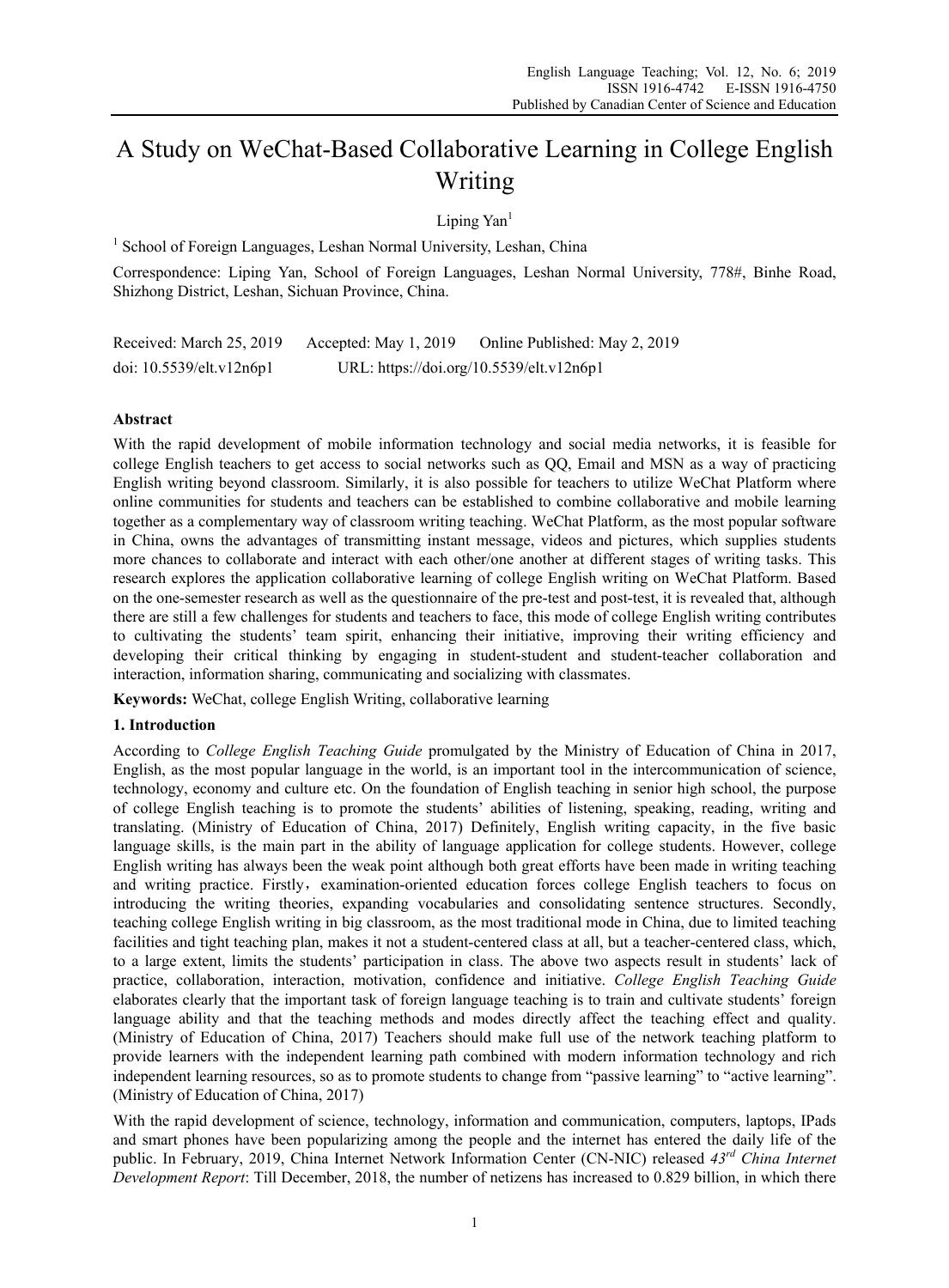are 0.817 billion of mobile netizens. People who make use of WeChat as a form of social contact and instant messaging take a huge proportion of mobile netizens (83.4%) (China Internet Network Information Center, 2019). Through the questionnaire, all young college students today are utilizing smart phones to surf the internet, to chat and to interact with others on WeChat, a highly popular software, innovated by Tencent Company in 2011, which can be used to transmit instant messages, videos and pictures. Its functions and characteristics not only make it possible for teachers and students to use in teaching and learning, but also have the advantage of applying to language teaching and learning. It is worthwhile to analyze how to carry out collaborative learning of college English writing based on WeChat and to explore the feasibility and effectiveness so as to improve the students' initiative and the teaching efficiency.

## **2. Literature Review**

When these three key words "college English writing" are typed in CNKI, there are a lot of academic studies about it from a variety of perspectives. Some scholars study college English writing teaching from the perspective of collaborative learning (Liu, 2009; Jiang, 2012; Wu & He, 2014; Wang, 2016; He, 2016); some focus on the collaborative learning in college English writing via the internet-aided instruction (Yang, 2007; Liu & Yang, 2008; Meng, 2011; Li & You, 2014); and some study it based on blog, forum and E-mail (Zhao, 2009). The research mentioned here demonstrates: whether the theory of the collaborative learning singly or the collaborative learning via the internet tool has had a great effect on college English writing. To some extent, the above modes can help the students overcome the writing anxiety, improve the writing strategies and strengthen students' confidence of English writing. However, they also have some limitations and weaknesses: On one hand, these teaching modes are not always helpful to enhance students' writing motivation and interest; on the other hand, these means have some difficulties in balancing resources that a variety of students can enjoy, interacting instantly with each other and operating the process of teaching and so on.

No matter how many problems and difficulties there are in English writing teaching, there are scholars who have taken action to seek for solutions. The rise of WeChat, a newly developing instant communicative tool, provides a possible way to the above problems. WeChat can not only integrate all the features of the previous modes, but make up for their deficiencies. WeChat's own features and functions enable it to be applied to college English teaching. Till now, there are quite few researches on college English writing based on WeChat. This mode of college English writing based on WeChat, breaking the limitations of time and space of the traditional English writing, enables the students to learn English in scattered time, provide full freedom for the students to interact and discuss with other students and teachers, strengthen students' writing enthusiasm, enrich learning resources, teaching materials and writing forms, develop students' ability of self-reflection and improve students' ability of autonomous study (Jiang, 2016; Zhang, 2017; Shen, 2018; Tong, 2018). However, all of the research related to WeChat-based college English writing has overlooked to utilize collaborative learning which can play a greater role to develop students' team spirit, to stimulate students' motivation, to enhance students' self-confidence and finally to improve students' subjective initiative. Consequently, the author will integrate the advantages of WeChat with the theory of collaborative learning together and then exert their positive effects on college English writing to examine students' classroom learning and to further students' after-class learning.

#### **3. Theoretical Basis**

## *3.1 The Theory of Constructivism*

Constructivism, firstly proposed by the prominent Swiss child psychologist J. Piaget, is a theory describing how learning happens and explaining how knowledge is constructed when information comes into contact with existing knowledge that had been acquired before. Furthermore, constructivism is a theory that emphasizes the subjective initiative and the importance of the learner being actively involved in the learning process, unlike previous educational viewpoints where the responsibility rested with the instructor to teach and where the learner played a passive and receptive role. Constructivism, which is strongly influenced by Vygotsky's work (1978), suggests that knowledge is first constructed in the interaction to a social context and is then appropriated by individuals. Vygotsky views that the process of sharing individual perspectives — called collaborative elaboration — results in learners constructing understanding together that wouldn't be possible alone. According to constructivism, learning, firstly, is an active process where learners should learn to discover principles, concepts and facts for themselves; secondly, instead of telling and giving a lecture, the teacher, who functions as a facilitator, a mentor, a consultant and a coach, is to aid the students when it comes to their own understanding; thirdly, knowledge is not instructed but constructed while the students interact, discuss, collaborate and help with each other/one another in a social culture throughout the process of learning.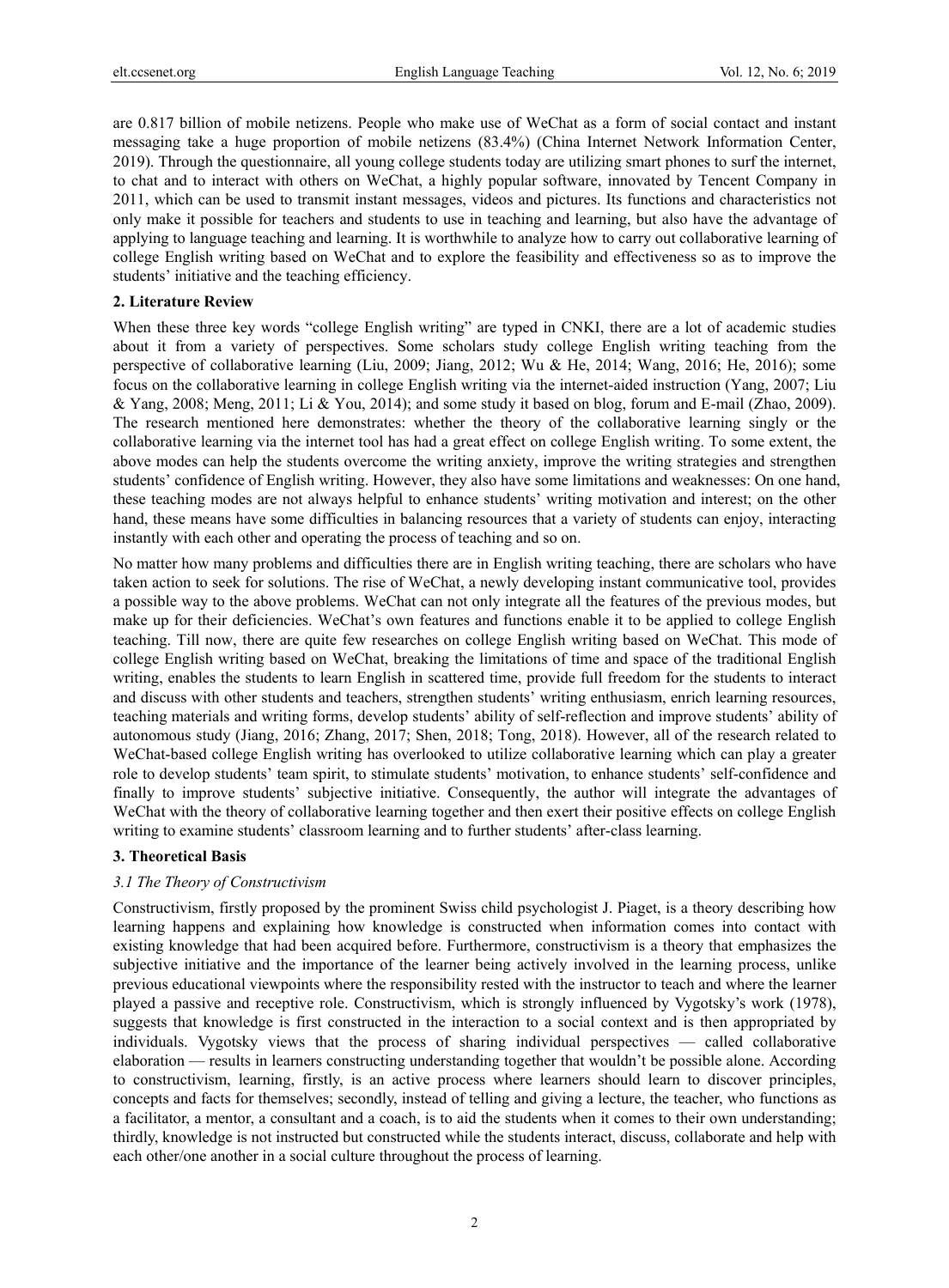# *3.2 The Theory of Collaborative Learning*

Collaborative learning is a strategy of learning that groups of learners in various performance levels work together and attempt to solve a problem, complete a task, or create a product. Collaborative learning is based on the idea that learning is a naturally social act in which the participants talk among themselves actively. The learners are to learn knowledge through the talk. In the process of collaborative learning, the learners are given an opportunity to engage in discussion and are responsible for one another's learning as well as their own. Collaborative learning requires that the learners have positive interdependence, individual accountability, interpersonal skills, promotive interaction, and processing. There is a persuasive evidence that collaborative groups/teams retain more information from thoughtful discussions than learners who work quietly as individual sand have a more positive attitude towards learning. According to collaborative learning, the role of an instructor is to help form groups before learning, to facilitate discussion and suggest alternatives while learning, and to comment after learning instead of imposing solutions on the team. With or without a form of technology, collaborative learning encourages the active exchange of ideas within small groups, which not only increases interest among the participants but also promotes problem solving and critical thinking.

## *3.3 The Theory of Mobile Learning*

Mobile learning is a means of learning, education on new mobile technology, such as smart phones, laptops or tablets and other connected devices, which is playing a large role in how people, especially young people, receive information today. Mobile learning focuses on the mobility of the learner, interacting with portable technologies. Mobile learning is convenient in that it is accessible from virtually anytime and anywhere. Sharing is almost instantaneous among everyone using the same content, which leads to the reception of instant feedback and tips. Mobile learning, representing a way to address a number of educational problems with mobile devices used in conjunction with near universal 3G/4G/5G wireless connectivity, brings diverse digital content to students on one hand, and it is essential to improve learning for students on the other hand. As noted by Irwin Jacobs (2013), the founding chairman of Qualcomm, Inc., "always on, always connected mobile devices in the hands of students has the potential to dramatically improve educational outcomes." Additionally, it can be used to enhance student-centered learning, group collaboration among students through communication applications, interactive displays, and video features, and so on.

## **4. Research Design**

There are undergraduates of two classes from Human Geography & Planning with a total of 88 students (with 44 students in each class who were enrolled into Leshan Normal University in 2018) as the research object of thesis: Two classes should not only establish their class WeChat Group, but also the study WeChat Groups with 5-6 students in each group. All of students should change the nickname in the WeChat Group to the real name with the student number.

## *4.1 Pre-test*

In order to know the students' current situation of English, a pre-test questionnaire was launched in these two class. The questionnaire before the test is as follows.

| <b>Questions</b> |                                                             | <b>Answers (Percentage)</b>                   |  |
|------------------|-------------------------------------------------------------|-----------------------------------------------|--|
| 1.               | What do you think of your present level of English writing? | Above CET $4(8\%)$<br>A.                      |  |
|                  |                                                             | About CET 4 (30.7%)<br>В.                     |  |
|                  |                                                             | Below CET 4 (61.4%)<br>C.                     |  |
|                  | Are you confident of your English writing?                  | Very confident $(3.4\%)$<br>А.                |  |
|                  |                                                             | Confident $(38.6\%)$<br>В.                    |  |
|                  |                                                             | Not confident (58%)<br>C.                     |  |
| 3.               | How often do you practice your English writing?             | About every week $(11.4\%)$<br>А.             |  |
|                  |                                                             | В.<br>About every<br>weeks<br>two<br>$(50\%)$ |  |
|                  |                                                             | More than a month $(38.6\%)$                  |  |

Table 1. The main aspects in the pre-test questionnaire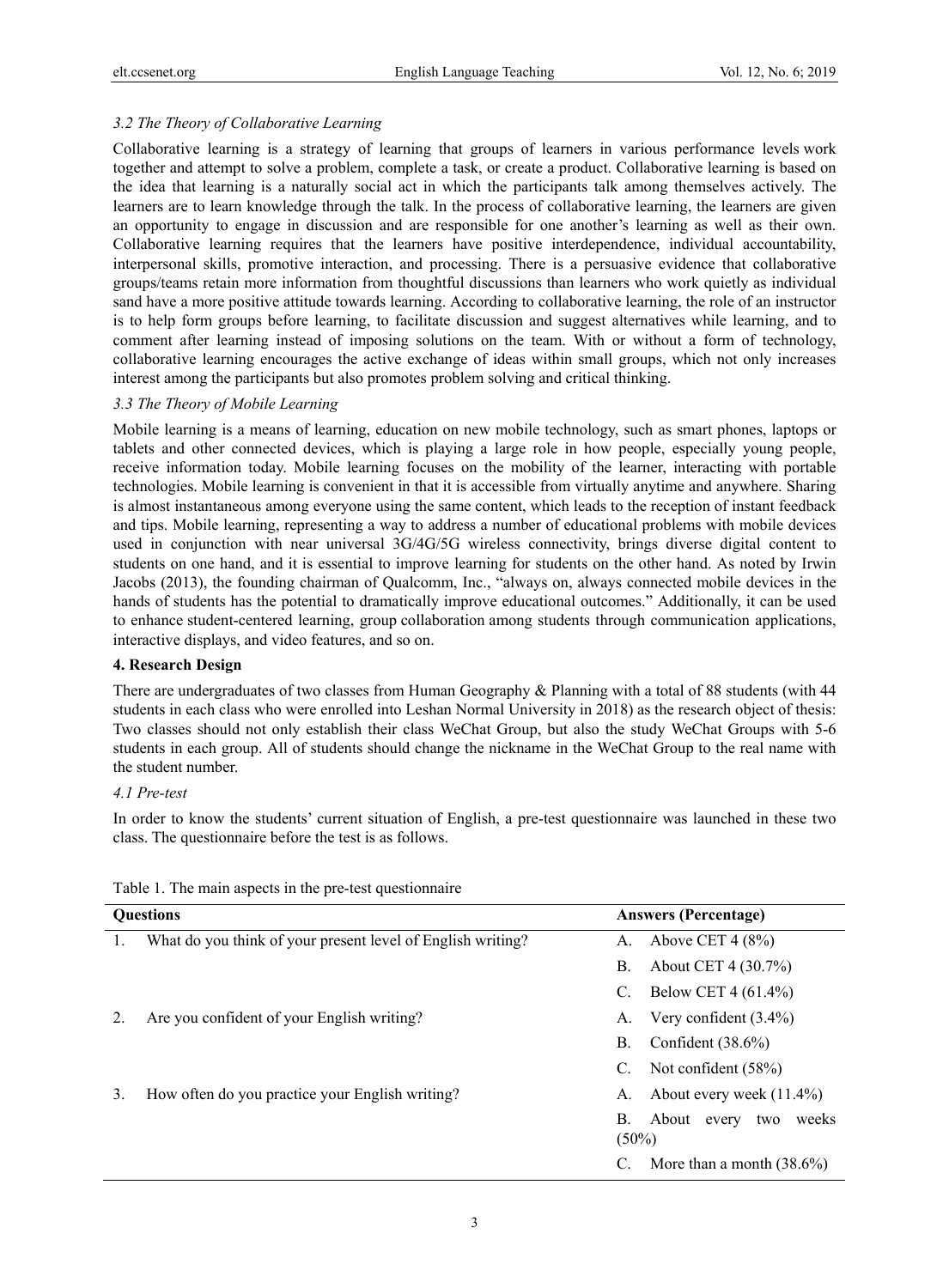| 4.       | Do you usually collaborate and discuss with your classmates while A. Always (2.3%) |    |                       |
|----------|------------------------------------------------------------------------------------|----|-----------------------|
| writing? |                                                                                    | В. | Seldom $(75%)$        |
|          |                                                                                    | C. | Never $(22.7%)$       |
|          | Have you practiced English writing on WeChat Platform?                             | А. | Always $(1.1\%)$      |
|          |                                                                                    | В. | Seldom $(56.8\%)$     |
|          |                                                                                    | C. | Never $(42.1\%)$      |
| 6.       | What do you think of your initiative of practicing English writing?                | А. | Strong $(10.2\%)$     |
|          |                                                                                    | В. | Just-so-so $(60.2\%)$ |
|          |                                                                                    | C. | Weak $(29.6\%)$       |

According to the pre-test questionnaire, most of the students are not satisfied with their English writing at all maily because of lacking confidence, collaboration, interaction, initiative of English writing.

#### *4.2 Post-test*

It took at least a semester to carry out WeChat English writing based on collaborative learning theory in these two class with these 88 students as the research object so as to demonstrate whether it is beneficial to improving their skills, confidence, initiative, etc of English writing. Afterwards, the students in these two class were asked to finish a questionnaire as follows.

|  |  | Table 2. The main aspects in the post-test questionnaire |
|--|--|----------------------------------------------------------|
|  |  |                                                          |
|  |  |                                                          |

| <b>Questions</b>                                                    |  |           | <b>Answers (Percentage)</b> |  |  |
|---------------------------------------------------------------------|--|-----------|-----------------------------|--|--|
| What do you think of your present level of English writing?<br>1.   |  | A.        | Above CET 4 (29.7%)         |  |  |
|                                                                     |  | В.        | About CET 4 (56.9%)         |  |  |
|                                                                     |  | C.        | Below CET 4 (13.4%)         |  |  |
| Are you confident of your English writing?<br>2.                    |  | А.        | Very confident (19.6%)      |  |  |
|                                                                     |  | <b>B.</b> | Confident $(62.4\%)$        |  |  |
|                                                                     |  | C.        | Not confident (18%)         |  |  |
| 3.<br>What's your attitude toward group writing on WeChat Platform? |  | А.        | Positive $(64.4\%)$         |  |  |
|                                                                     |  | <b>B.</b> | Neutral $(33.5\%)$          |  |  |
|                                                                     |  | C.        | Negative $(2.1\%)$          |  |  |
| What do you think of inner-group and inter-group review and<br>4.   |  | A.        | Very helpful $(49.6\%)$     |  |  |
| evaluation for your writing on WeChat Platform?                     |  | <b>B.</b> | Helpful $(47%)$             |  |  |
|                                                                     |  | $C$ .     | Not helpful 3.4%)           |  |  |
| Are you willing to stick to this mode of practicing English<br>5.   |  | А.        | Yes $(67.6\%)$              |  |  |
| writing on WeChat Platform?                                         |  | <b>B.</b> | Neutral $(30.1\%)$          |  |  |
|                                                                     |  | C.        | No $(2.2\%)$                |  |  |
| Whether is your initiative of practicing English writing<br>6.      |  | А.        | Very much $(57.8\%)$        |  |  |
| enhanced?                                                           |  | В.        | Just-so-so $(30.1\%)$       |  |  |
|                                                                     |  | C.        | Not at all $(12.1\%)$       |  |  |

From the pre-test questionnaire to the pos-test questionnaire, it was demonstrated that collaborative English writing on WeChat Platform, as a new mode of college English writing, definitely contributes to improving the students' writing skills, promoting their writing efficiency, increasing the frequency of interaction and communication, enhancing their initiative and encouraging their critical thinking.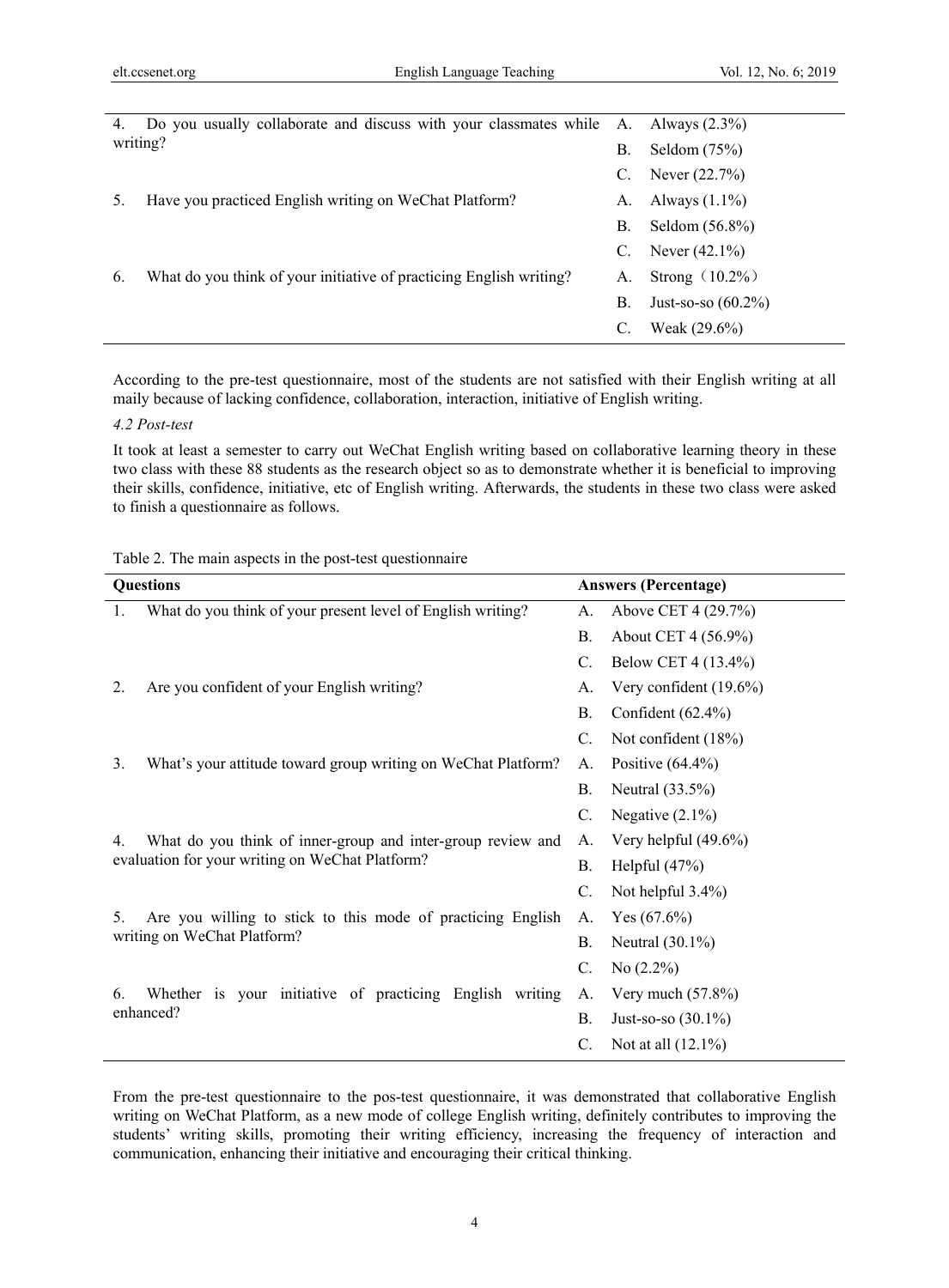# *4.3 Advantages*

As a complementary way of classroom writing teaching, collaborative English writing on WeChat Platform is mainly conducted after class for students' learning and practicing.

## 4.3.1 Highlighting Students' Role in Learning

The teacher mainly plays a role as instructor and guide in the pre-writing, the while-writing and the post-writing to create an atmosphere of knowledge construction, where students in groups engage in discussion, interaction, communication, consultation to construct knowledge and process their group writing.

# 4.3.2 Improving Efficiency of Writing Practice

This mode of English writing, mainly relying on mobile phones, can be virtually carried out without time and place restrictions. Students themselves can flexibly arrange their time for the group writing, commenting and revising anywhere at any time.

## 4.3.3 Increasing Frequency of Interaction

The student-student and student-teacher interaction can take place in the pre-writing, the while-writing and the post-writing. Obviously, in order to accomplish the task, students need to discuss, share, consult and collaborate with other students and teachers while the teacher needs to manage, guide and instruct the students in the whole process of writing.

## 4.3.4 Enhancing Initiative of Students

WeChat, especially group chat, supplies a more convenient platform for students and teachers to communicate with each other/one another freely and equally, which creates a pleasantly relaxing atmosphere for English teaching and learning instead of a tense atmosphere. Additionally, various writing resources such as instant messages, videos and pictures transmitted through WeChat tend to attract students' interests, stimulate their enthusiasm and enhance students' initiative of writing.

## 4.3.5 Encouraging Critical Thinking

This mode provides students with more opportunities to think about, to find out, to analyze and solve problems. Moreover, it helps create an environment for students and enables them to ask questions, to guess, to explore, to judge and to express their own ideas while they discuss, revise, comment and evaluate their own essays and the essays from other groups.

## *4.4 Disadvantages*

According to the questionnaire before and after, most students admitted that they got a lot of benefits from collaborative English writing on WeChat Platform. However, there are still a few protruding problems which are relying on further and deeper studies in the future.

# 4.4.1 Not Easy to Be Organized by the Group Leader

WeChat-based English writing collaboratively relies on mobile phones, as mobile learning, which seems somewhat convenient and can be accessible from anytime and anyplace. However, it, firstly, is not easy to arrange for all students to stay online at the same time after class in order to accomplish the writing task. Secondly, it is not easy for students to concentrate themselves on collaborative writing because of time fragmentation. Thirdly, it is not easy to keep students' enthusiasm on collaborative writing because there are other factors at all times attracting students' attention which brings out the delay and procrastination of group writing on WeChat.

## 4.4.2 Not Easy to Be Monitored by the Teacher

Teachers should make full use of a variety of specific monitoring means consciously in order to achieve the best teaching and learning results. (Huang, 2014) However, as WeChat-based English writing collaboratively is usually carried out after class when students usually have many other extra-curricular activities to take part in, they have right and freedom to decide when to accomplish their assignments according to their own schedule as long as they think that they can accomplish the task of group writing before the deadline. Next, the inconsistency in their schedule makes it impossible for the teacher to monitor the progress of all groups in time.

# **5. Implementation Procedures of WeChat-Based Collaborative Learning in College English Writing**

WeChat can contribute greatly to communication and interaction between students and teachers. And more generally, WeChat groups contribute to the propensity of students to promote, facilitate and enhance student-student interactions and collaborations, enabling students to generate ideas, giving students more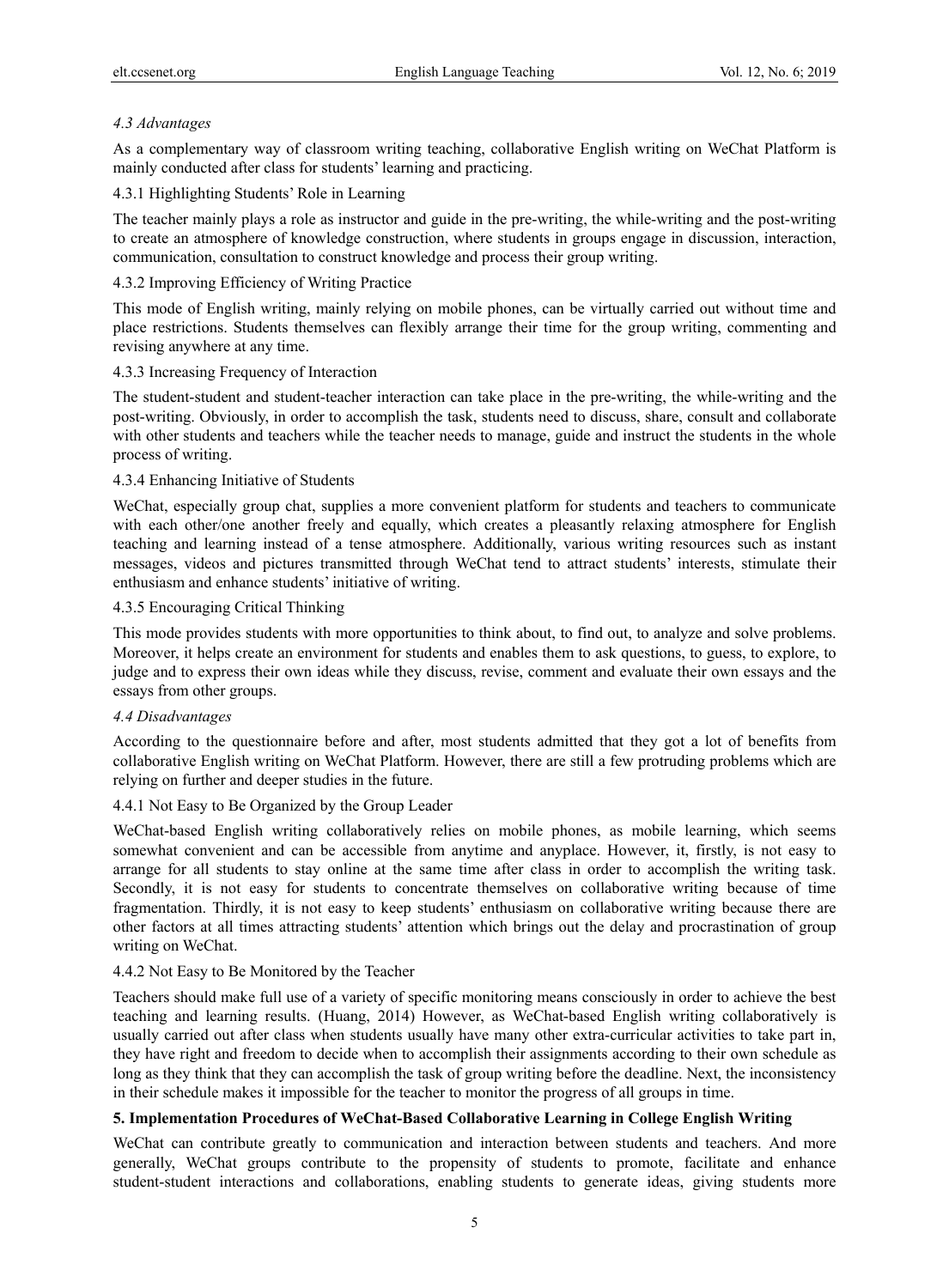chances to share data, files and messages. They can also be connected to a shared data network, further enhancing possibilities for communication, interactions and collaboration, so teachers must assist students to create an environment in which to participate in the learning process, and to work with that knowledge in an appropriate way.

#### *5.1 Establishing WeChat Group*

#### 5.1.1 Establishing a Class WeChat Group

At the beginning of putting WeChat-based collaborative learning in English writing into practice, make sure all students download WeChat App to register their own WeChat account. Next, sweep two-dimensional code or search each other's name to be friends on WeChat. Thirdly, establish the class WeChat group by the teacher or the monitor and check whether all of the students and the teacher are in. Through WeChat, the teacher can not only publish the syllabus, teaching and learning objectives and other related information of English writing, which can be known to students in the whole class, but also can publish writing topics, writing requirements, questions and some other writing materials. What's more, the communication through WeChat can be easily done between the teacher and the students and among students, which is convenient for the teacher to know the students' tastes and interests and for the students to discuss the teaching content with the teacher and with other students.

#### 5.1.2 Establishing Several Study WeChat Groups in a Class

Establishing study WeChat groups, with 5 to 6 students in each group as a team, is another preparation for collaborative learning of English writing. While study groups are established, most importantly, students' personalities, interests, genders and the level of English should be taken into consideration in order to make all of the study groups relatively well-matched in strength. Additionally, each study group has a team leader and a recorder, who are in charge of the team work. The students in each group can take their turns leading their team as writing tasks change. The group leader and the recorder will have a chance to get a reward in score if their team finish a high-quality writing; and accordingly, they will be punished by being given a lower score if they are not responsible for their group writing. Obviously, it is an effective way to practice students' ability of management and organization and to develop students' sense of responsibility and team spirit.

As WeChat groups at different levels are established, the students and the teacher can begin to talk with each other/ one another about the writing topic. In the class WeChat group, the students can discuss with the teacher and the teacher can instantly know whether the writing topic meet the students' tastes and interests. In study WeChat group the teacher can know whether the students' discussion in their groups are going on effectively in order to push them forward if necessary.

#### *5.2 Discussing and Group Drafting*

According to Bruner in 1966, constructivist learning is an active process in which learners construct new ideas or concepts based on their current and past knowledge. Within a constructivist learning framework, students should be encouraged to discover principles for themselves. In order to transform learners from passive recipients of information to active constructors of knowledge, teachers must create an environment for learners in which learners can participate in the learning process with ease, and come up with an appropriate and effective way to work with that knowledge. So, when the writing task is published by the teacher, it will be given one-week duration for students to discuss, interact, consult and collaborate so as to work out a writing product. And usually, the students are suggested to follow the steps here:

For the first two days, students in the same study group as a team will discuss and try to generate as many as related ideas on the topic through immediate WeChat. Students in the same team, whether they choose to communicate by using text message or by using voice message, can express what they know in the chat window easily and clearly on one hand, and other students can get to know what they may not know, which can promote students to discuss with each other/one another as possible as they can before working on their essay writing on the other hand. While discussing, students can share their ideas about the writing task to clarify the topic, to structure the essay, to write out the outline, to list the keys words, phrases, expressions, sentence structures and grammatical points, to discuss the introduction, the body and the conclusion of the essay and to set up a plan of their group writing.

For the second two days, students can further discuss their writing plan because, as a matter of fact, discussion may never stop from the beginning of writing to the end of that among students in the same team and between student(s) and teacher. Based on the preparation and the discussion, the group/team leader can decide to write the essay by using the keys words, phrases, expressions, sentence structures and grammatical points and by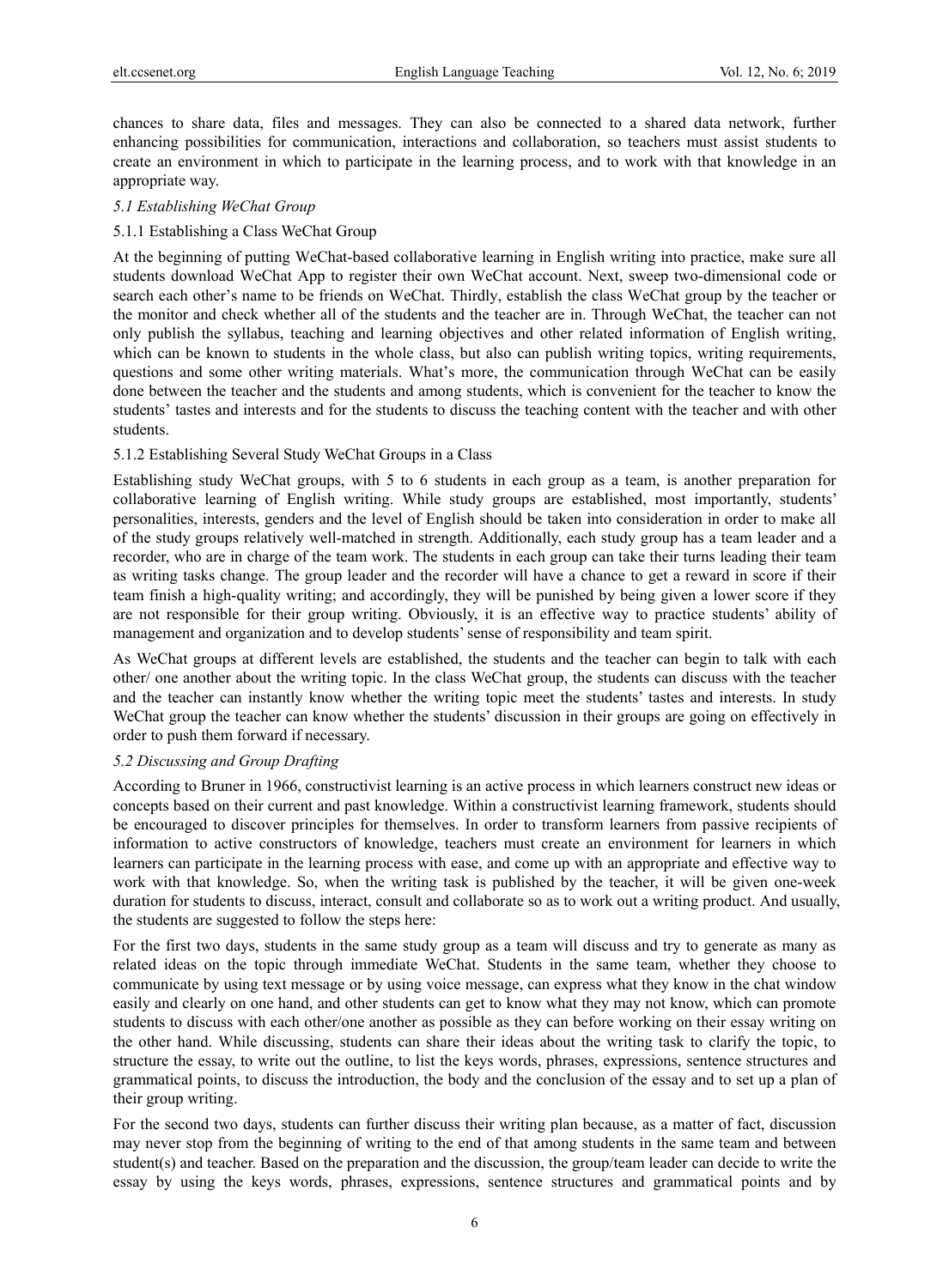following the outline that has been listed. Students can type their writing draft directly in the chat window and also write the draft on a piece of paper (they can take a picture and then upload it to the WeChat group).

For the third two days, the team leader posts the draft into the study WeChat group and all of the team members are asked to read it extensively and intensively. Each student should revise the writing as specifically and persuasively as possible in terms of content, language, vocabulary, structure and organization etc. Then, students will discuss what they come up with individually in order to judge what aspects their draft really needs to be modified. Finally, the team leader will synthesize the ideas and improve their writing.

For the last day, the group leader, firstly, will share the second draft with the team members in the study WeChat group for further improvement if possible and necessary. At the same time, all of the study groups are asked to share their writing in the WeChat Circle of Friends.

In the process of group writing before being submitted in the WeChat Circle of Friends, the students in the same group discuss, interact, consult, and collaborate in order to accomplish the writing task. The students are put in the center of learning to construct knowledge themselves while the teacher plays the role in writing as a facilitator, a mentor, a consultant and a coach to assist the students further their understanding. The ability of students' writing, according to a research, is constructed and developed in the process of discussion, consultation and cooperation with peers. Positive interdependence and communication cooperation make the students expand the scheme, share resources, improve thinking, solve the problems of writing, construct knowledge, accomplish the writing task cooperatively, develop the ability of writing. (Wu & He, 2014)

#### *5.3 Revision and Evaluation*

The writing of each group will be revised several times according to the suggestions from the group members, other groups and the teacher. At the same time, the writing of each group will be evaluated by their own group as a team, other groups and the teacher. Whether it is inner-group revision and evaluation, inter-group or the teacher's revision and evaluation, the students and the teacher must follow the guideline:

|              | The Guideline for Revision and Evaluation             |
|--------------|-------------------------------------------------------|
| Organization | 1. Include introduction, body and conclusion: YES/NO? |
|              | 2. Have a clear main idea/message: Yes/NO             |
|              | 3. Have a topic sentence in each paragraph: Yes/NO    |
| Content      | 1. Have supporting details on the topic: Yes/NO       |
|              | 2. Have clear meaning of each sentence: Yes/NO        |
|              | 3. Transit each two sentences naturally: Yes/NO       |
| Language use | 1. Have appropriate word choice: Yes/NO               |
|              | 2. Use right grammar: Yes/NO                          |
|              | 3. Spell the words correctly: Yes/NO                  |

## 5.3.1 Inner-group Revision and Evaluation

The inner-group revision and evaluation will be done by the group/team members in the study WeChat group before the draft is uploaded onto the WeChat Circle of Friends. At first, all of the group members are asked to read it extensively and intensively and to revise the writing as specifically and persuasively as possible in terms of content, language, vocabulary, structure and organization etc. Then, students will discuss their own ideas of revision through WeChat exchange in order to judge in what aspects their writing really needs to be modified. Thirdly, the team leader will synthesize the ideas and improve their writing. Finally, after their writing is further improved, the group will self-evaluate their group writing objectively based on their negotiation.

## 5.3.2 Inter-group Revision and Evaluation

The inter-group revision will be done after the writing of each group being uploaded onto the WeChat Circle of Friends. All of the students in the class, on one hand, are asked to read the writing from other groups carefully and specifically to check whether the writing has the introduction, body and conclusion, whether the main idea/message is clear, whether the paragraphs have logical sentences, whether the transition between each two sentences is natural, and whether there are grammar and spell mistakes; on the other hand, they are asked to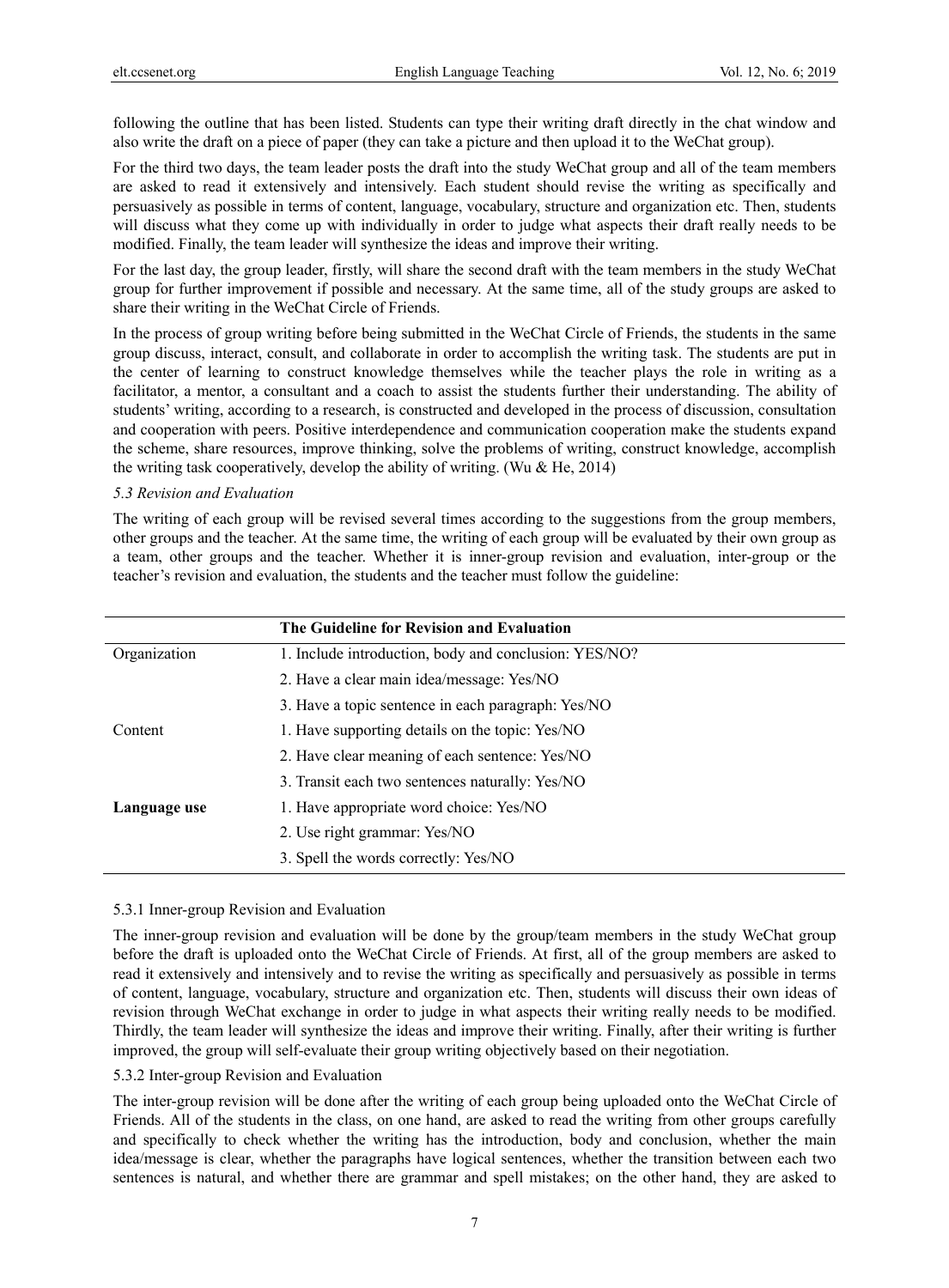revise and objectively comment the writing of other groups in order to help them to perfect their group writing. At the same time, each group need objectively and fairly score the writing of other groups one by one. In fact, students learn from each other in the process of the mutual evaluation so that they can find the problems of others and put forward suggestions on the one hand. On the other hand, they will also enhance their own awareness of similar problems and improve their ability of language use and critical thinking (Wang, 2016).

#### 5.3.3 Teacher's Revision and Evaluation

Teacher's revision will also be done when the writing of each group is published in the WeChat Circle of Friends. Usually, the teacher's revision and evaluation will be given after that of the students in order not to affect their judgements. Without any exception, the teacher should necessarily take the aspects of the guide of revision and evaluation into consideration. However, most of all, the teacher's revision and evaluation should not only focus on the whole structure of the writing, the logicality of the paragraphs, but also affirm the strong points of each writing which can help students develop the sense of self-confidence in English writing.

Students' self-evaluation, peer evaluation and teacher evaluation can be combined to make a more comprehensive, objective and scientific evaluation of students' learning activities from multiple aspects and perspectives. (Liu & Yang, 2008) Actually, the ultimate goal of the evaluation and revise from inner-group, inter-group and the teacher is "not seeking success for everyone, but seeking progress for everyone" (Wang, 2002). Therefore, when inner-group, inter-group and the teacher's revision and evaluation is done, each group need give a final modification and perfection of their group writing according to the feedback before the teacher keeps their writing on file. The scores will be given based on the inner-group, the inter-group and the teacher and will be prorated into the final score. The percentage of the score from each part depends on the requirements the teacher has announced to the class before. The inner-group, inter-group and teacher's revision and evaluation maximizes the interaction between the students and the teacher, and among students themselves for one thing, and for another, stimulates students to play their own initiative in English writing.

#### **6. Conclusion**

In conclusion, the WeChat-based English writing mode supported by mobile phones, keeps pace with the latest information technology, which changes the mode of traditional college English writing greatly. Besides, various teaching theories such as constructivism, collaborative learning and mobile learning can really be adopted in the process of WeChat-based English writing, which makes the teacher an organizer, coordinator and supervisor and students the hosts of learning. The WeChat-assisted college English writing based on the theory of collaborative learning produces an effective solution of the problems of traditional teaching such as time-consuming, poor efficiency, limit of time and place, unitary form, boring content etc. This teaching model of English writing creates learning to be an active process where students construct knowledge themselves, which can promote the interaction among students and between students and teachers, develop the team spirit of students, enhance students' initiative and encourage students to think critically. With the development of new technologies, the new functions of WeChat will come out, in order to further improve the efficiency of college English writing teaching and learning, college English teachers should keep up with the development of new technologies, constantly improve the awareness, knowledge and ability of using information technology and actively integrate and rationally utilize the various advanced theories of teaching and learning in the specific teaching design and implementation process.

# **References**

- China Internet Network Information Center (CN-NIC). (2019). *43rd China Internet Development Report*. Retrieved from https://www.yicai.com/news/100127009.html
- He, L. (2016). *The Application of Task-Based Cooperative Learning Approach in College English Writing Teaching*. Jinan: Shandong Normal University.
- Higher Education Department of the Ministry of Education of China. (2017). *College English Teaching Guide*. Retrieved from https://www.sohu.com/a/125489097\_488760
- Huang, L. (2014). Experimental Study on the Correlation Between Teacher Monitoring and Students' Participation in Oral English Classes under Cooperative Learning Environment. *Knowledge Economy, 9*, 172.
- Jacobs, I. (2013). Modernizing Education and Preparing Tomorrow's Workforce Through Mobile Technology. *Summit, 5*, 2.
- Jiang, P. (2016). The Application of WeChat in College English Writing From the Perspective of Writing